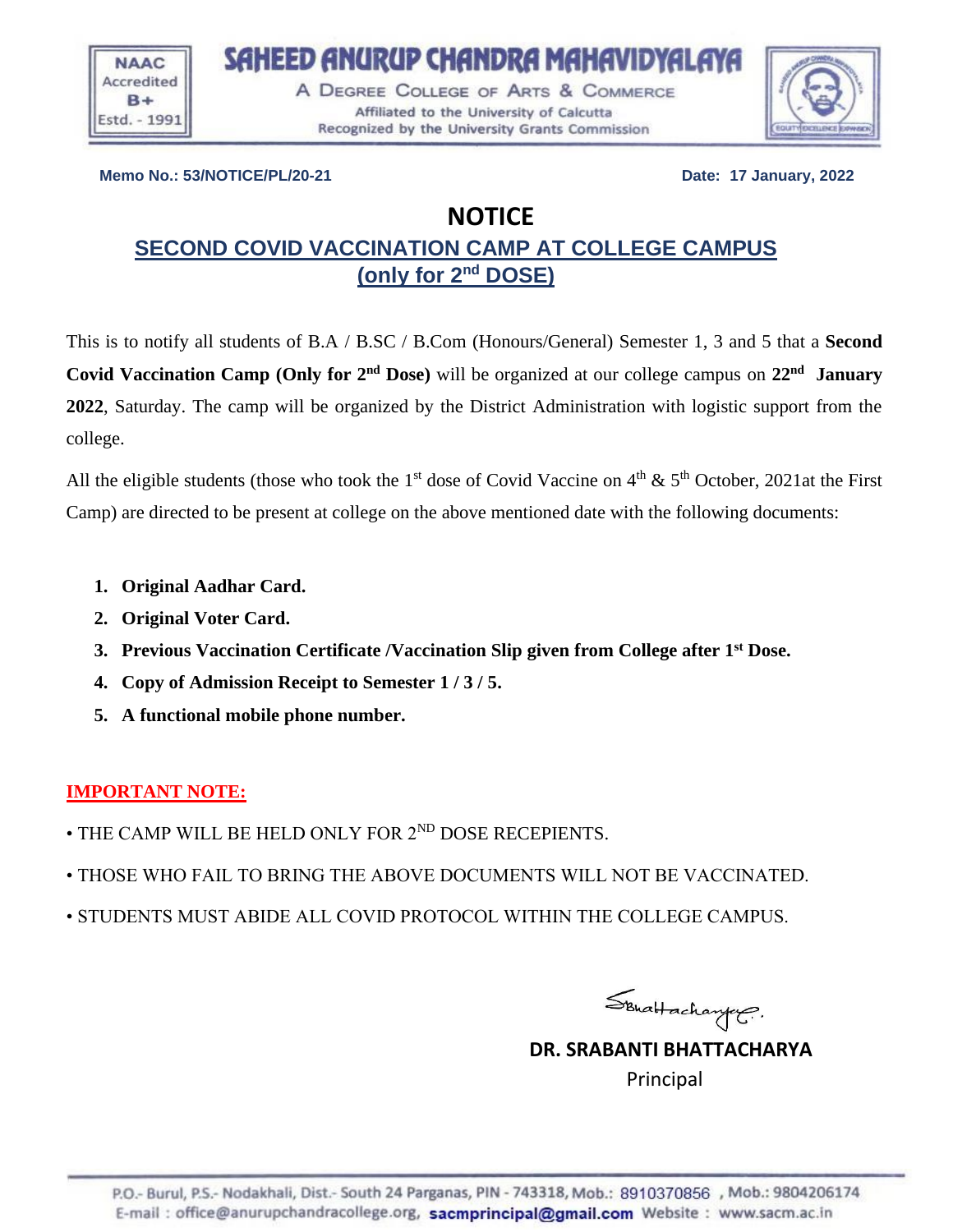**NAAC** Accredited  $B +$ Estd. - 1991

# SAHEED ANURUP CHANDRA MAHAVIDYALAYA

A DEGREE COLLEGE OF ARTS & COMMERCE Affiliated to the University of Calcutta Recognized by the University Grants Commission



This is to notify all students of **B. A/B.SC/B. Com Semester 3 and Semester 5** that as per directive of Higher Education Department, Government of West Bengal and in collaboration with Health and Family Welfare Department, Government of West Bengal, Covid Vaccination Camp will be organized at our college campus on **4 th October 2021 Monday**. The camp will be organized by the District Administration with logistic support from the college.

All registered and eligible students (as per the adjoining list) are therefore directed to report at college according to the following time schedule:

| <b>REGISTERED AND ELIGIBLE STUDENTS</b>   | <b>REPORTING TIME</b> |
|-------------------------------------------|-----------------------|
| Serial No. 1 to 100 of Eligibility List   | 10.30 am to 12 Noon   |
| Serial no. 101 to 207 of Eligibility List | 12.30 pm to 2.30 pm   |

#### **The registered and eligible students must bring the following documents**:

- 1. Original Aadhar card
- 2. Self-attested copy of Aadhar Card
- 3. Original Voter Card
- 4. Self-attested copy of Voter Card
- 5. Previous Vaccination Certificate (for second dose candidates)
- 6. Copy of Admission Receipt to Semester 3/Semester 5
- 7. A functional mobile phone number.

#### **IMPORTANT NOTE:**

• **NO UNREGISTERED STUDENTS WILL BE VACCINATED IN THE CAMP.**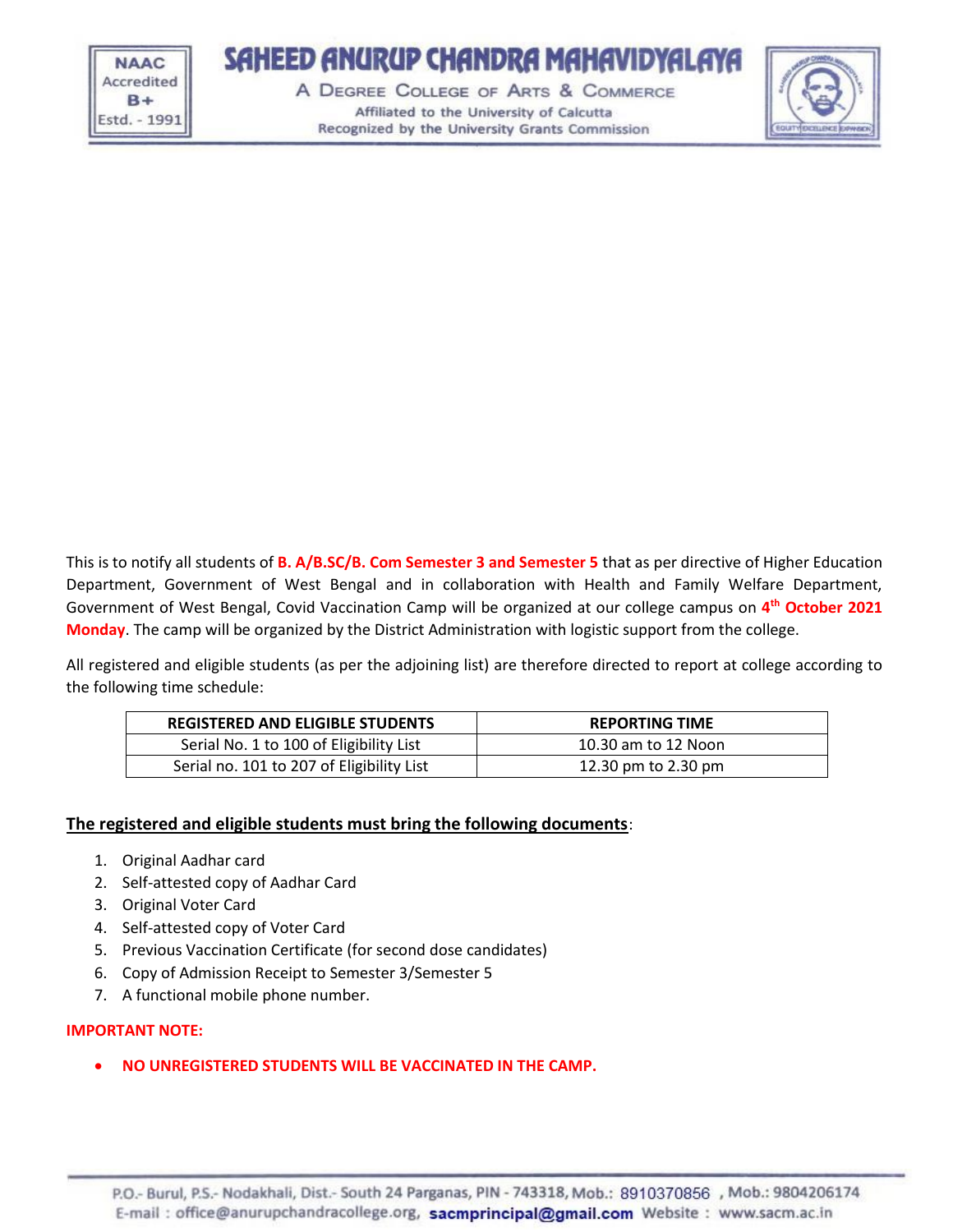

- **THOSE WHO WILL NOT REPORT IN TIME AND FAIL TO BRING THE ABOVE DOCUMENTS WILL NOT BE VACCINATED.**
- **STUDENTS MUST ABIDE ALL COVID PROTOCOLWITHIN THE COLLEGE CAMPUS.**



 **DR. SRABANTI BHATTACHARYA**  Principal

## **NOTICE**

# ককোভিড টীকোকরণ ককন্দ্র

এতদ্বারা **BA/B.SC/B.COM সেমেস্টার ৩ ও সেমেস্টার ৫** এর ছাত্র ছাত্রীদের জানাদনা যাদে যয, উচ্চ শিক্ষা েপ্তর, রাজয সরকার এবং পশ্চিমবঙ্গ রাজয সরকাদরর স্বাস্থ্য ও পশরবার কল্যাণ েপ্তদরর সহদযাগীতায় আগামী **৪ঠা অমটাবর ২০২১**, **সোেবার**, কদল্জ প্রাঙ্গণে একটি কোভিড ভ্যাকসিন টীকাকরণ প্রকল্পের আয়োজন করা হয়েছে। রাজ্যের প্রশাসনিক স্তর এই প্রকল্পটির আয়োজন সম্পন্ন করদত চদল্দছ কদল্দজর সহদযাগীতায়।

নীদচর তাশল্কার সময় অনুযায়ী প্রশতটি যযাগযতাসম্পন্ন ও নশিিুক্ত ছাত্র ছাত্রীদক কদল্দজ যযাগাদযাগ করদত অনুদরাধ করা হদে।

| যোগ্যতাসম্পন্ন ও নথিভূক্ত ছাত্ৰ ছাত্ৰী | নিৰ্ধাৱিত সময়      |
|----------------------------------------|---------------------|
| Sl. No. 1 to 100 of eligibility list   | 10.30 am to 12 noon |
| Sl. No. 101 to 207 of eligibility list | 12.30 pm to 2.30 pm |

## **ছাত্র ছাত্রী সেগুম া েমে আনমব-**

- ১। আধার কার্ড (original)
- ২। আধার কাদডধর যজরক্স (self-attested)
- ৩। ভোটার কার্ড (original)
- ৪। ভোটার কার্ডের জেরক্স (self-attested)
- ৫। আগের ভ্যাকসিন সার্টিফিকেট (যাদের প্রথম ডোজ নেওয়া আছে)
- ৬। সেমেস্টার ৩/ সেমেস্টার ৫ এর ভর্তির রসিদ (admission receipt)